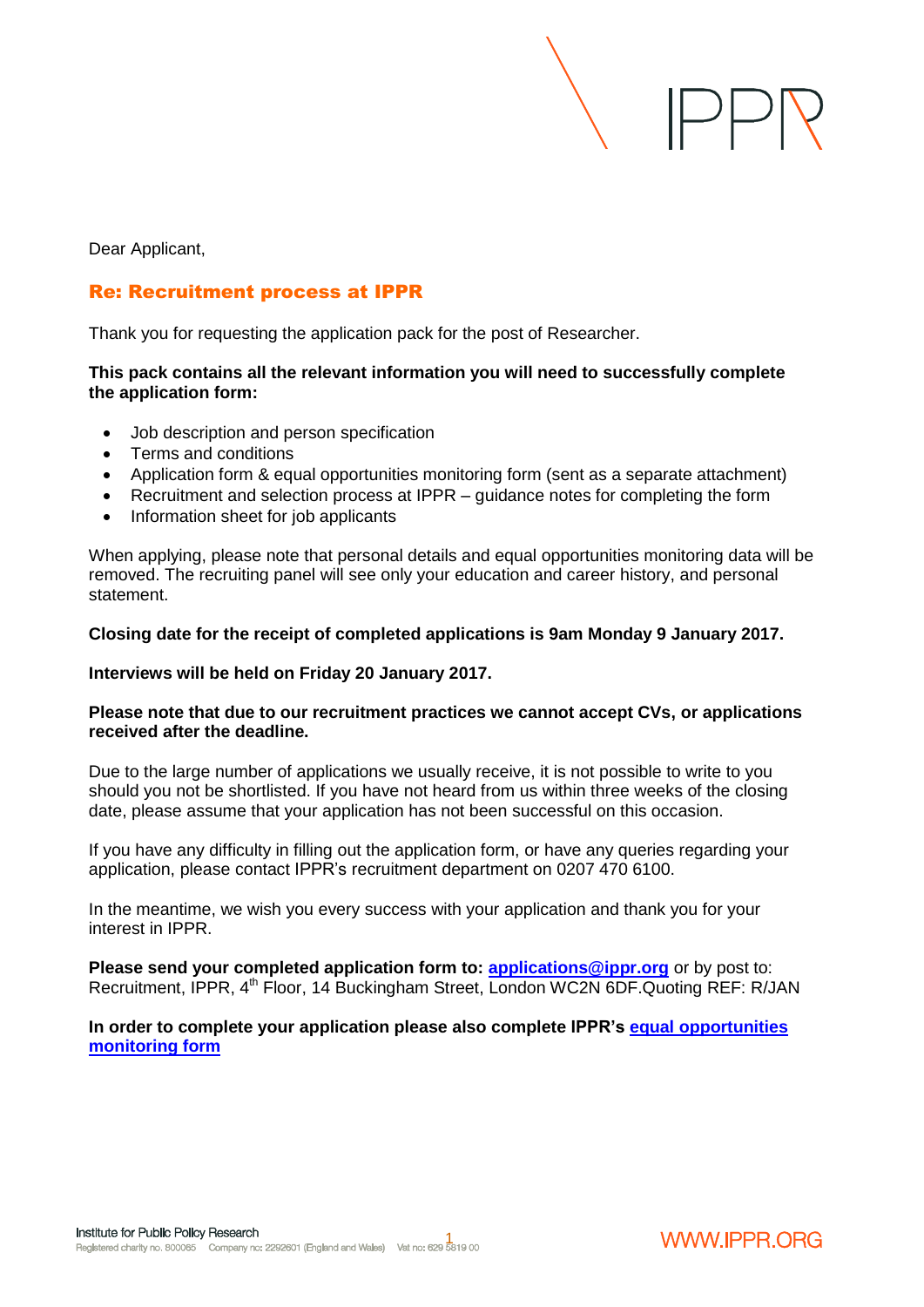# Job description

| Job title:             | Researcher                               |
|------------------------|------------------------------------------|
| Salary:                | £25,695 per annum pro rata plus benefits |
| <b>Responsible to:</b> | <b>Senior Research Fellow</b>            |
| <b>Contract:</b>       | 6 month Fixed Term Contract              |
| <b>Start date:</b>     | ASAP                                     |

## *Research & Policy*

- Conducting relevant project research and relating it to practical policy implementation
- Drafting and editing research and policy documents and literature reviews
- Assisting senior staff in developing projects

## *Administration & Project Management*

- Providing high level project and administrative support to senior research staff.
- Undertaking research administration (e.g. coordinating meetings/surveys/focus groups/travel), administrative support for funding bids/proposals, and budget and financial management (e.g. set up and maintain appropriate electronic/hard copy records)
- Organising events in line with project work

## *Profile & External Relationships*

- Relating productively to people in the worlds of politics, business and academia and colleagues within IPPR
- Developing an initial network of relevant contacts and maintaining relationships with existing funders, and assisting senior staff with fundraising where appropriate
- Assisting with the dissemination of IPPR's work; organising and facilitating events and conferences; and writing external communications such as project updates, newsletters, articles and blog pieces, press releases and website content.

## *Corporate Role and Internal Relationships*

- Being an active member of IPPR's research groups and participating in staff and researchers' meetings.
- Working on your own initiative to contribute to committed teams and wider organisational forums
- Contributing to the intellectual capital of IPPR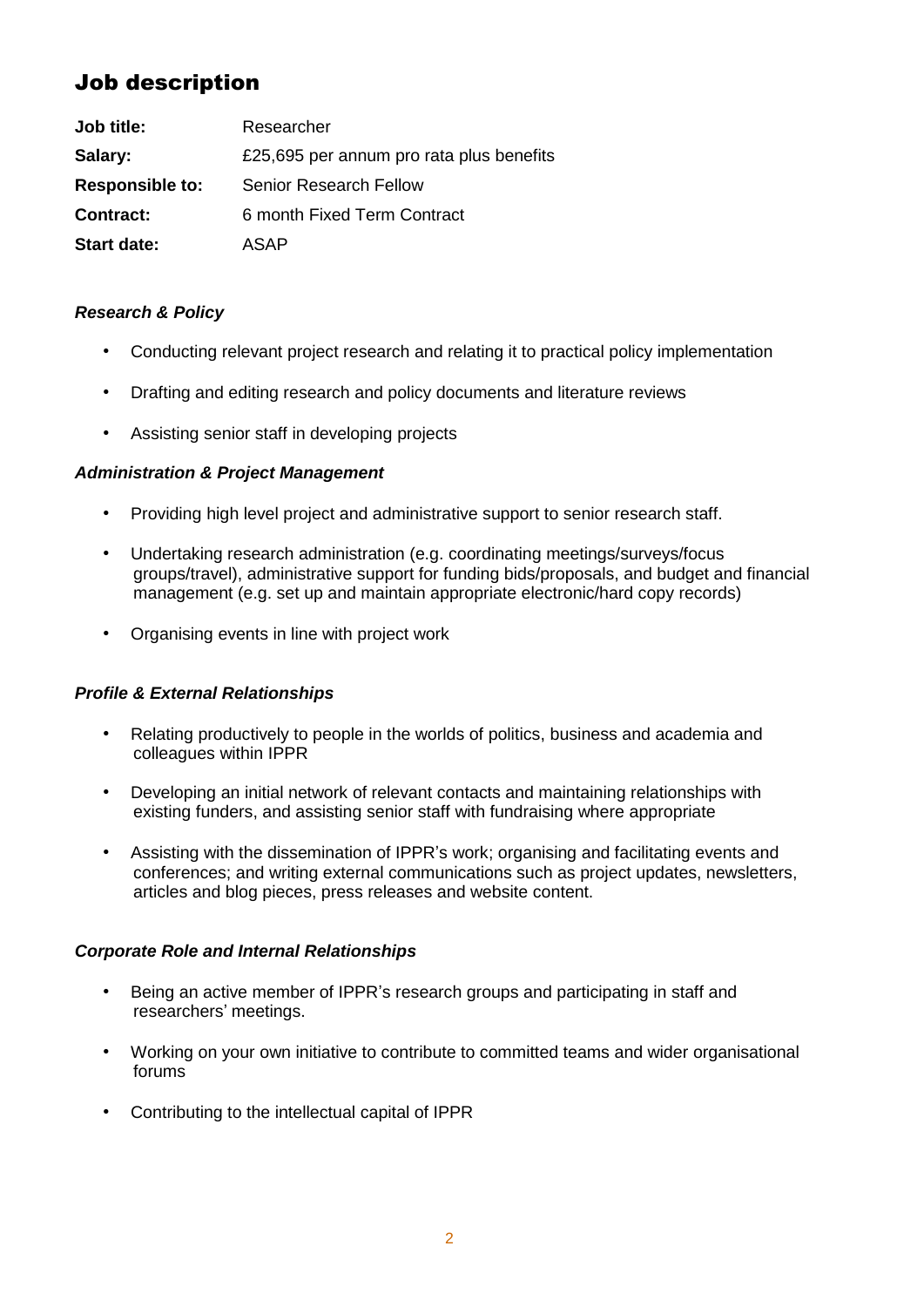# Person specification

# **Skills and experience**

### **Essential:**

- A graduate level qualification in economics or related field or equivalent training and work experience
- A good knowledge and understanding off employment and skills related policy issues with the ability to link analysis with current policy debates
- An understanding of politics, government and the public policy making process
- Proven skills and experience in research and research methodology, with good quantitative research skills
- Excellent writing skills; ability to write in a variety of ways (e.g. short, succinct pieces for press and website, as well as detailed research reports)
- Excellent verbal communication skills; ability to present research and give presentations
- Excellent interpersonal skills and the ability to relate confidently and positively with a range of people both internally and externally of IPPR
- Ability to work independently, with conflicting demands, in a high pressured environment
- Excellent and demonstrable organisational and administrative skills
- Ability to organise events such as seminars and conferences
- Working knowledge of Microsoft Office and internet search engines
- Commitment to the values and ethos of IPPR

### **Desirable:**

- Experience of using quantitative / econometric methods, including a general-purpose statistical software packages such as Stata or SPSS
- Experience of analysing large social science datasets, such as the Family Resources Survey or the Labour Force Survey, and knowledge of social science data resources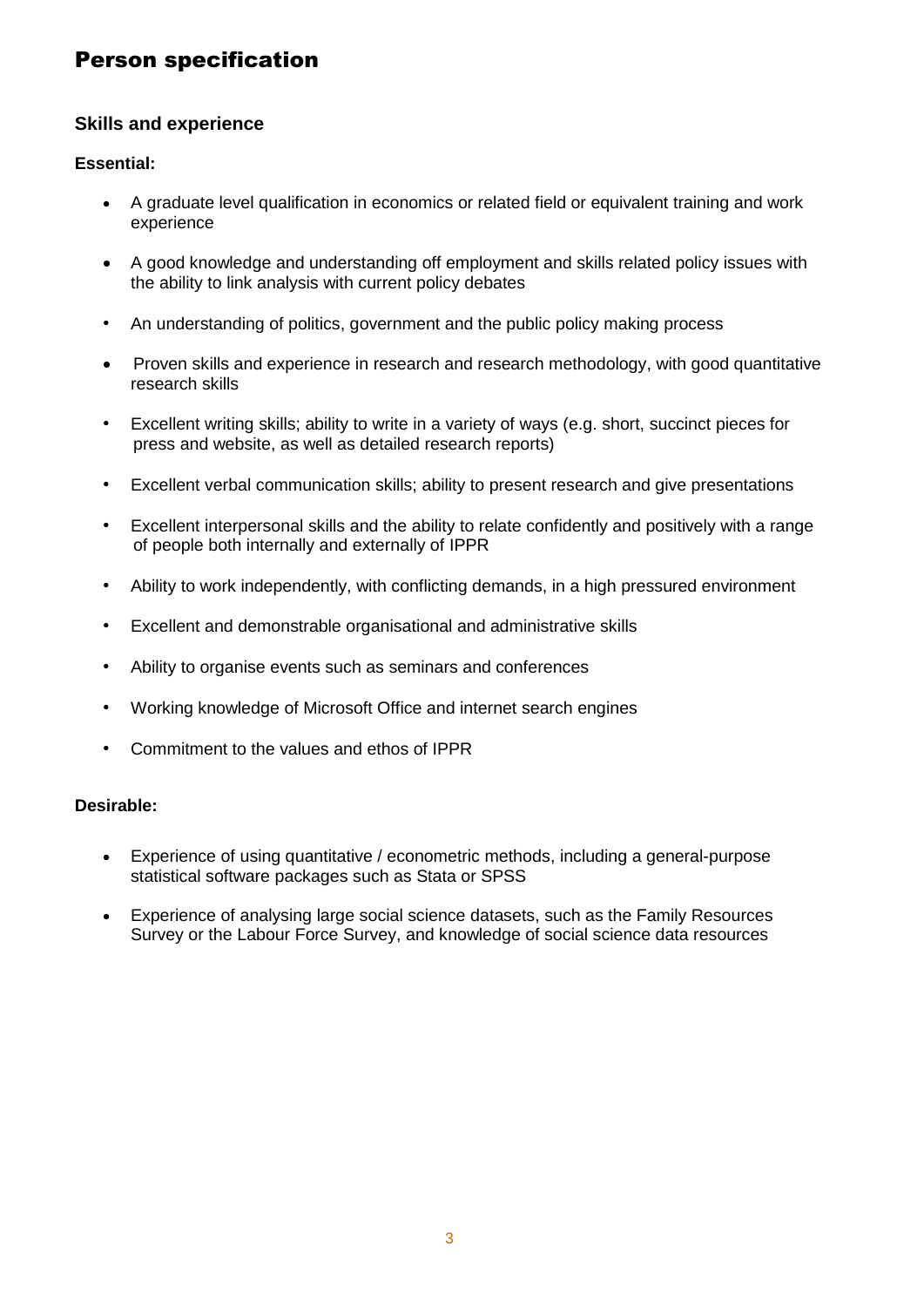# Terms and conditions

IPPR's structures reflect informal and flexible ways of working that are responsive to changes in staff and priorities.

**Post**

Researcher

## **Salary**

£25,695 per annum pro rata plus benefits

# **Location**

Our London office is currently based near Embankment, London WC2. We reserve the right to move your base within the Central London area (within a 10 mile radius of Charing Cross) in the event of the organisation relocating to new offices.

# **Working hours**

This post is 37.5 hours a week between the hours of 8.45am and 6.00pm, including one hour for lunch. Exact timings can be individually negotiated with your line manager. Due to the nature of this post you will sometimes be expected to work outside these hours, occasionally in the evenings with due notice (care will be taken to provide notice, and support will be given, for example in the case of childcare). Overtime is not paid, and we do not operate a time-off-in-lieu (TOIL) policy, but we do embrace flexible working practices and endeavor to accommodate requests for flexible working where possible.

# **Probation period**

All appointments are subject to a six-month probationary period.

# **Notice period**

You are required to give 2 weeks notice.

# **Annual Leave**

25 days per annum plus UK bank holidays (pro rata for part time employees), in addition IPPR offices close for 5 days over the Christmas period. You will be given 3 of these days as additional leave, and the remaining 2 days will be deducted from your annual leave entitlement. Staff can carry over 5 days (pro rata for part time employees) into the following annual leave year.

## **Union**

IPPR has a recognition agreement with Unite Union and staff are encouraged to join (the decision to join is at the full discretion and personal choice of all members of staff and will not affect any aspect of your employment).

# **Smoking policy**

Smoking in IPPR offices is not permitted.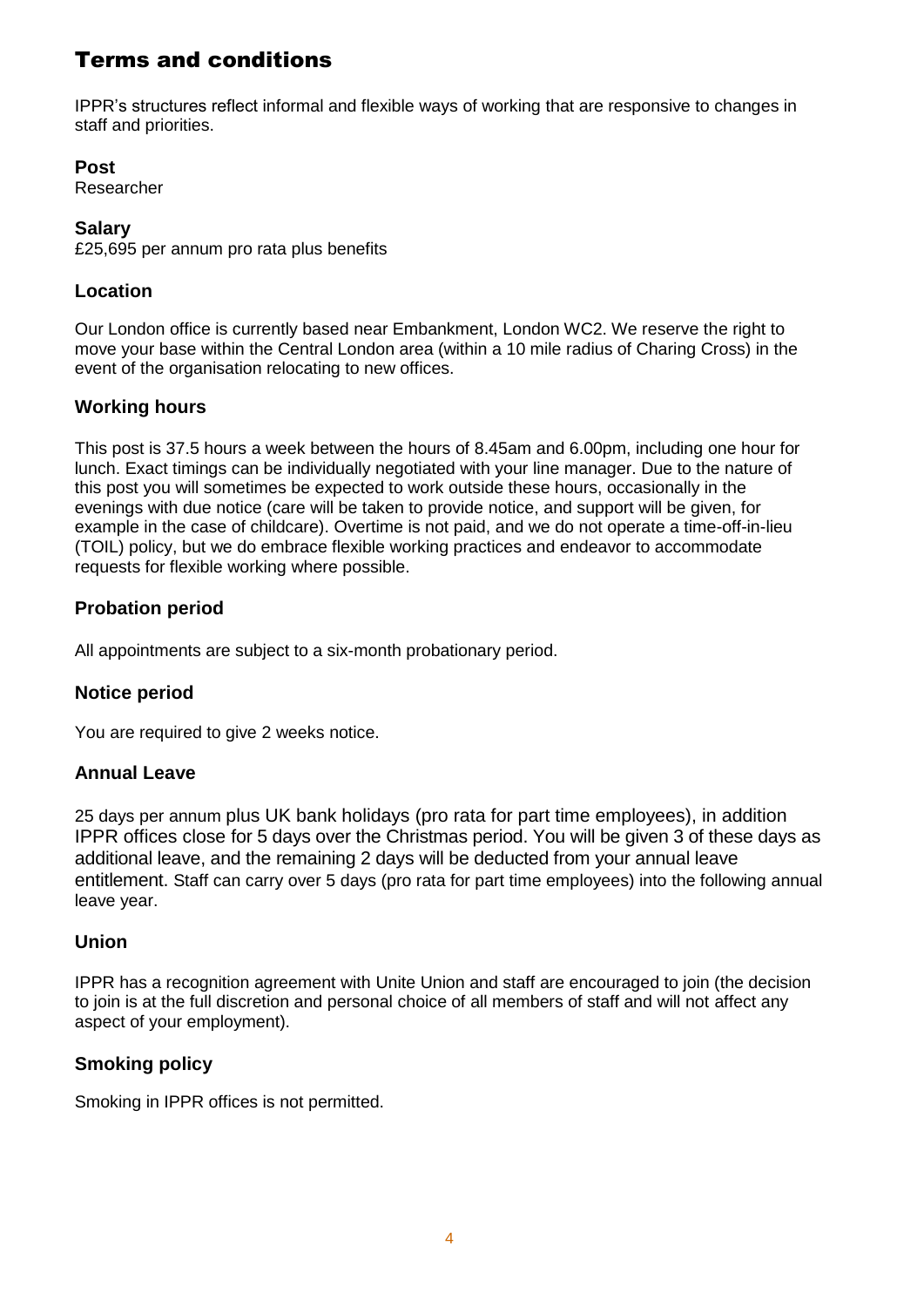# Employee Benefits and Assistance

IPPR appreciates the invaluable contribution made by all employees and wishes to encourage and reward loyalty, motivation and experience. We therefore offer a range of benefits and policies which aim to assist employees during various stages of their lives and careers.

IPPR also considers it extremely important to promote a good work life balance to employees and recognises that there may be times during an employee's career when they need to adjust their normal working arrangements to accommodate major issues in their lives, such as child care, caring for dependants, disability or ill health, studying or other personal circumstances. We make every attempt to accommodate such needs and as well as offering a range of financial benefits, we also offer generous leave and assistance policies. In many cases IPPR is proud to offer its employees significantly enhanced statutory leave and pay entitlements.

The management at IPPR reserve the right to monitor the uptake of these benefits and refuse any requests it considers inappropriate. If anyone is found to be misusing the benefits or not adhering to the relevant IPPR policies, disciplinary proceedings may be triggered.

| <b>Benefits</b>           | <b>IPPR entitlement and eligibility</b>                                                                                                                                                                                                                                                                                                                                                                                                                                                                                                  |
|---------------------------|------------------------------------------------------------------------------------------------------------------------------------------------------------------------------------------------------------------------------------------------------------------------------------------------------------------------------------------------------------------------------------------------------------------------------------------------------------------------------------------------------------------------------------------|
| <b>Financial</b>          |                                                                                                                                                                                                                                                                                                                                                                                                                                                                                                                                          |
| Pension                   | IPPR is committed to assisting staff to make adequate provision for<br>retirement and offers membership of a stakeholder compliant group<br>personal pension plan operated by Aviva. IPPR matches employee's<br>contributions up to 5% of their gross annual salary and offers a salary<br>sacrifice scheme which increases the contributions being made to<br>employee schemes.                                                                                                                                                         |
|                           | If eligible, IPPR will auto-enrol you into a pension scheme, in accordance<br>with its pensions auto-enrolment obligations. Full details of the scheme<br>will be given to you when you are enrolled, including the minimum level<br>of contributions that you will be required to make during your<br>membership and your right to opt out if you do not want to be a member<br>of the scheme.                                                                                                                                          |
| Interest free loan        | IPPR recognises that many staff are in need of financial assistance<br>particularly in the early stages of their employment, therefore interest free<br>loans are available from day one of employment. The maximum loan<br>available is equivalent to 1 month's net salary to be repaid in 12 monthly<br>installments direct from the employee's salary.                                                                                                                                                                                |
| <b>Childcare vouchers</b> | IPPR offers employees the opportunity to join a childcare voucher scheme<br>that is administered through an external provider in a similar manner to<br>our pension scheme.                                                                                                                                                                                                                                                                                                                                                              |
| <b>Work life balance</b>  |                                                                                                                                                                                                                                                                                                                                                                                                                                                                                                                                          |
| <b>Annual Leave</b>       | All staff are entitled to 25 days annual leave per year plus UK bank<br>holidays (pro rata for part time staff). In addition IPPR offices close for 5<br>days over the Christmas period. 3 of these days are given as additional<br>leave, and the remaining 2 days will be deducted from annual leave<br>entitlement (pro rata for part time staff). Staff are entitled to carry over 5<br>days (pro rata for part time staff) to the next annual leave year.<br>The annual leave year runs from $1st$ January – $31st$ December. Staff |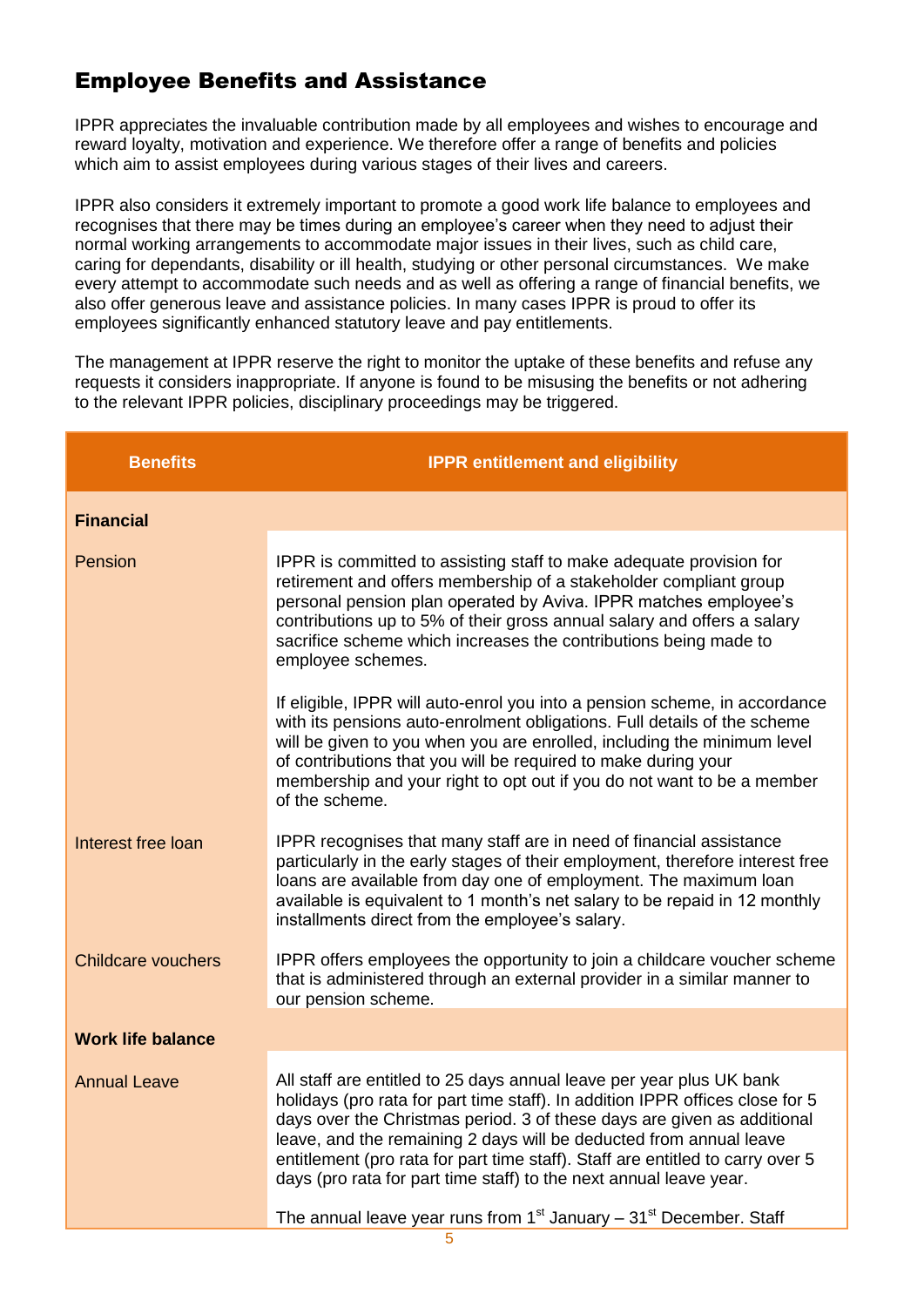| <b>Benefits</b>                      | <b>IPPR entitlement and eligibility</b>                                                                                                                                                                                                                                                                                                                                                                                          |
|--------------------------------------|----------------------------------------------------------------------------------------------------------------------------------------------------------------------------------------------------------------------------------------------------------------------------------------------------------------------------------------------------------------------------------------------------------------------------------|
|                                      | starting during the annual leave year will receive a pro - rated<br>entitlement for the remainder of that year.                                                                                                                                                                                                                                                                                                                  |
| <b>Flexible working</b>              | The right to request flexible working arrangements, such as part time<br>working, term time working, home working, is open to all staff.                                                                                                                                                                                                                                                                                         |
| Time off for domestic<br>emergencies | IPPR recognises that employees will from time to time experience<br>emergencies at home, such as a flood, fire or burglary. It is IPPR's policy<br>to pay employees their normal rate of basic pay when they are absent<br>from work as a direct result of a genuine domestic emergency, subject to<br>the discretion of the line manager. Employees will only be paid if they<br>have complied with the appropriate procedures. |
| <b>Compassionate leave</b>           | IPPR will provide employees full pay for time off on compassionate leave<br>up to a maximum of 5 days (pro rata for part time staff) in a rolling year.<br>Further time off will be unpaid.                                                                                                                                                                                                                                      |
| <b>Dependency leave</b>              | IPPR will provide employees full pay for time off on dependency leave up<br>to a maximum of 5 days (pro rata for part time staff) in a rolling year.<br>Further time off under this policy will be unpaid.                                                                                                                                                                                                                       |
| <b>Health and well being</b>         |                                                                                                                                                                                                                                                                                                                                                                                                                                  |
| Sick leave and pay                   | IPPR is committed to not allowing genuine illness to cause financial<br>difficulties for its employee's and as such has the following occupational<br>sick pay scheme in place.                                                                                                                                                                                                                                                  |
|                                      | • 4 weeks full pay to all staff with less than 52 weeks service at<br>IPPR, in any rolling year.<br>26 weeks full pay to all staff with 52 weeks or more service at<br>IPPR in any rolling year.                                                                                                                                                                                                                                 |
|                                      | Where an employee is unable to work due to illness or injury for a<br>sustained period of time, IPPR will endeavor to hold their job open for up<br>to one year providing this is reasonably practicable in terms of the project<br>deadlines, funding and operational requirements. Please note staff found<br>to be misusing the sickness policy and procedure may be subject to<br>disciplinary procedures.                   |
| <b>Eye Tests</b>                     | IPPR recognises that most IPPR employees are DSE users and therefore<br>encourages all employees to arrange regular bi-annual eye and eyesight<br>tests. IPPR will reimburse them for bi-annual eyesight tests.                                                                                                                                                                                                                  |
| <b>Family Friendly</b>               |                                                                                                                                                                                                                                                                                                                                                                                                                                  |
| <b>Maternity</b>                     | IPPR is pleased to offer an enhanced occupational maternity pay as<br>follows:                                                                                                                                                                                                                                                                                                                                                   |
|                                      | For employees with 26 weeks continuous service up to the 15 <sup>th</sup> week<br>$\bullet$<br>before the estimated week of childbirth (EWC) and eligible for<br>statutory maternity pay (SMP), IPPR will pay 21 weeks full pay (this<br>includes SMP topped up by IPPR) followed by 18 weeks at rate of<br>SMP.                                                                                                                 |
|                                      | For employees not eligible for SMP but in receipt of maternity                                                                                                                                                                                                                                                                                                                                                                   |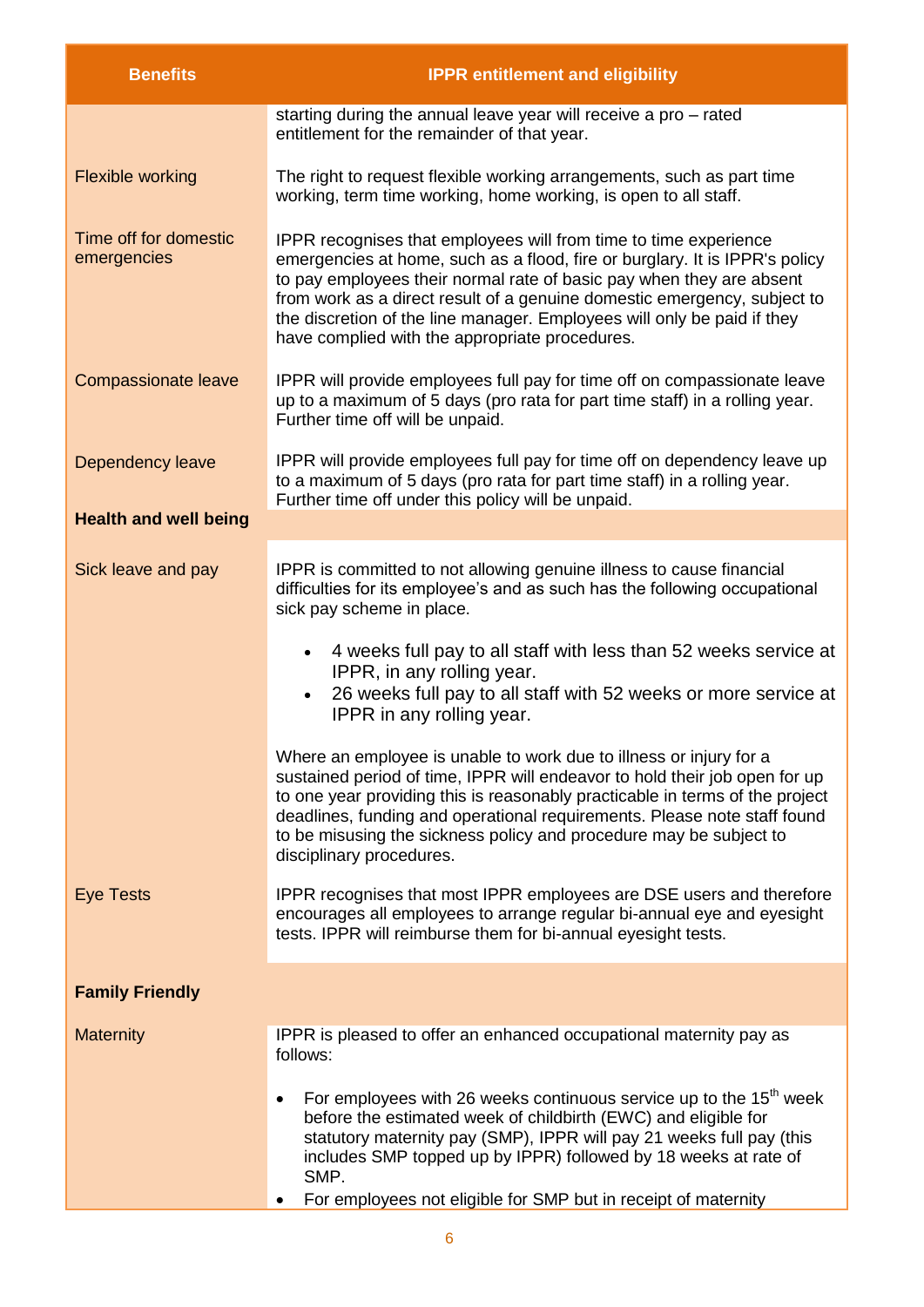| <b>Benefits</b>                              | <b>IPPR entitlement and eligibility</b>                                                                                                                                                                                                                                                                                                                                                                                                                                   |  |
|----------------------------------------------|---------------------------------------------------------------------------------------------------------------------------------------------------------------------------------------------------------------------------------------------------------------------------------------------------------------------------------------------------------------------------------------------------------------------------------------------------------------------------|--|
|                                              | allowance (MA), IPPR will enhance MA to equate to 6 weeks full pay<br>in the first 6 weeks of maternity leave.<br>For employees not eligible for SMP or MA, IPPR will pay equivalent<br>of SMP                                                                                                                                                                                                                                                                            |  |
| Paternity                                    | IPPR is pleased to offer enhanced paternity leave and pay to all<br>employees                                                                                                                                                                                                                                                                                                                                                                                             |  |
|                                              | For employees with 26 weeks service up to the 15 <sup>th</sup> week before<br>estimated week of childbirth (EWC) and eligible to Statutory Paternity<br>Pay (SPP), IPPR will provide employees with 4 weeks leave on full<br>pay (this includes SPP topped up by IPPR)<br>For employees with less than 26 weeks service at 15 <sup>th</sup> week before<br>EWC and not eligible to statutory paternity pay, IPPR will provide<br>employees with 2 weeks leave on full pay |  |
| <b>Shared Parental leave</b>                 | IPPR is pleased to offer enhanced occupational parental pay as follows:                                                                                                                                                                                                                                                                                                                                                                                                   |  |
|                                              | For employees who qualify for statutory shared parental leave and<br>pay are eligible to occupational shared parental pay; IPPR will pay up<br>to a maximum of 21 weeks full pay. This will consist of statutory<br>shared parental pay topped up by IPPR and must be taken in the first<br>five months after the birth of the baby.                                                                                                                                      |  |
| Adoption                                     | IPPR is pleased to offer enhanced occupational adoption pay as follows:                                                                                                                                                                                                                                                                                                                                                                                                   |  |
|                                              | For employees with 26 weeks continuous service up to the 15 <sup>th</sup> week<br>$\bullet$<br>before the estimated week of childbirth (EWC) and eligible for<br>statutory adoption pay (SAP), IPPR will pay 21 weeks full pay (this<br>includes SAP topped up by IPPR) followed by 18 weeks at rate of<br>SAP.<br>For employees not eligible for SAP, IPPR will pay equivalent of SAP                                                                                    |  |
| <b>Ordinary Parental</b><br>leave            | Employees are entitled to up to 18 weeks' unpaid parental leave per child<br>if he/she is the birth or adoptive parent of a child who is under 18 years of<br>age. To qualify for ordinary parental leave, employees must have<br>completed at least one year's continuous service with the organisation.                                                                                                                                                                 |  |
| <b>Childcare expenses</b>                    | IPPR will provide an allowance for childcare at the discretion of the<br>Director to members of staff who are required to attend business<br>meetings outside of their normal working hours and who are unable to<br>arrange alternative cost-free childcare. Please see the expenses policy<br>for more details.                                                                                                                                                         |  |
| <b>Personal and Professional Development</b> |                                                                                                                                                                                                                                                                                                                                                                                                                                                                           |  |
| <b>Training and career</b><br>development    | IPPR is committed to ensuring staff receive appropriate professional<br>development and therefore aims to offer formal and informal training and<br>development to all its employees                                                                                                                                                                                                                                                                                      |  |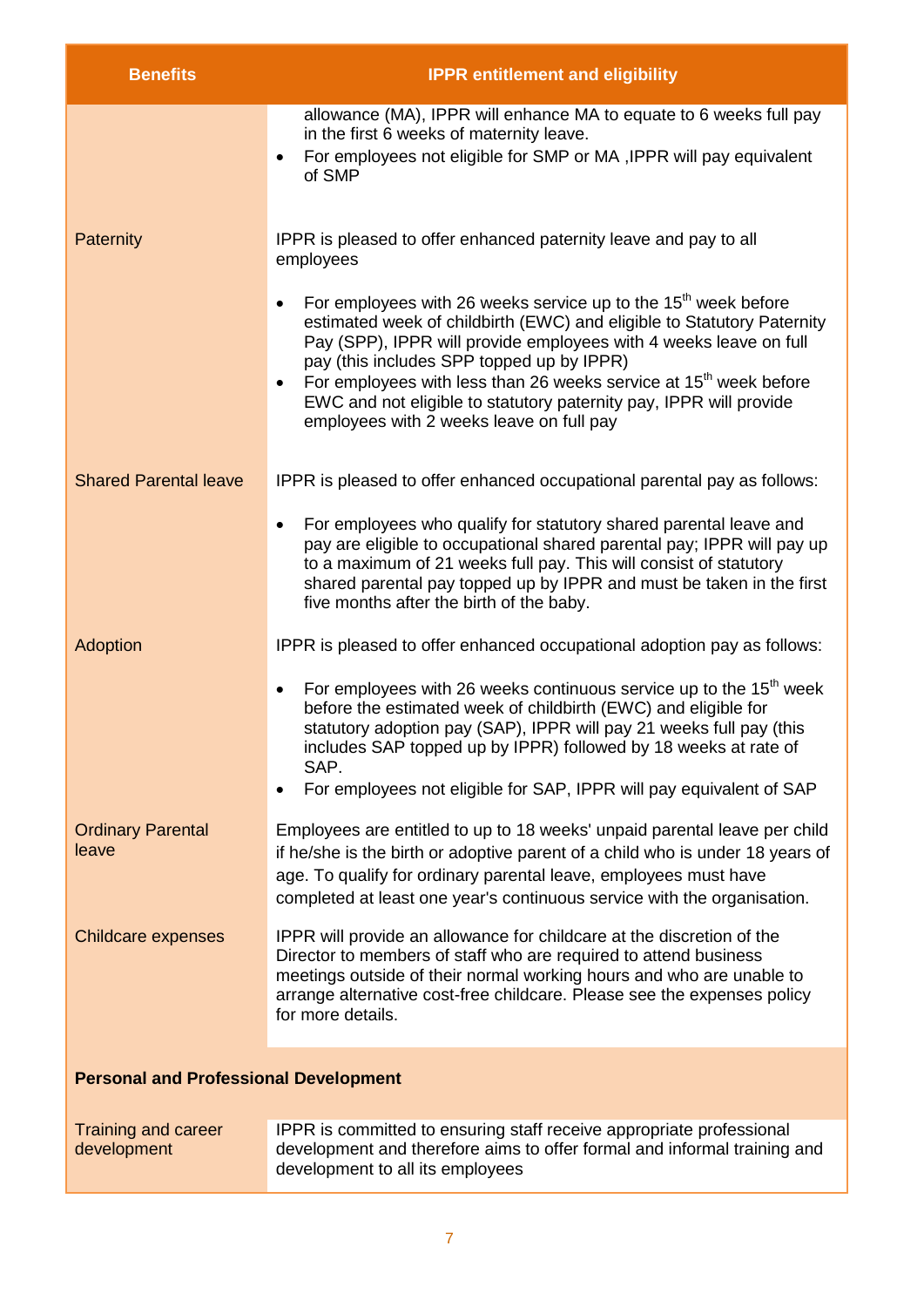| <b>Benefits</b>        | <b>IPPR entitlement and eligibility</b>                                                                                                                                           |
|------------------------|-----------------------------------------------------------------------------------------------------------------------------------------------------------------------------------|
| <b>Study leave</b>     | 10 days paid leave (pro-rata for part-time staff) who are undertaking<br>further studies relevant to their role at IPPR.                                                          |
| <b>Voluntary leave</b> | 3 days paid leave for voluntary duties (pro-rata for part-time staff) from<br>day one of employment.                                                                              |
| Sabbatical leave       | IPPR also has a sabbatical policy that all staff with at least 3 years' service<br>are eligible to apply for. Staff can apply for a period of 3 months to 1 year<br>unpaid leave. |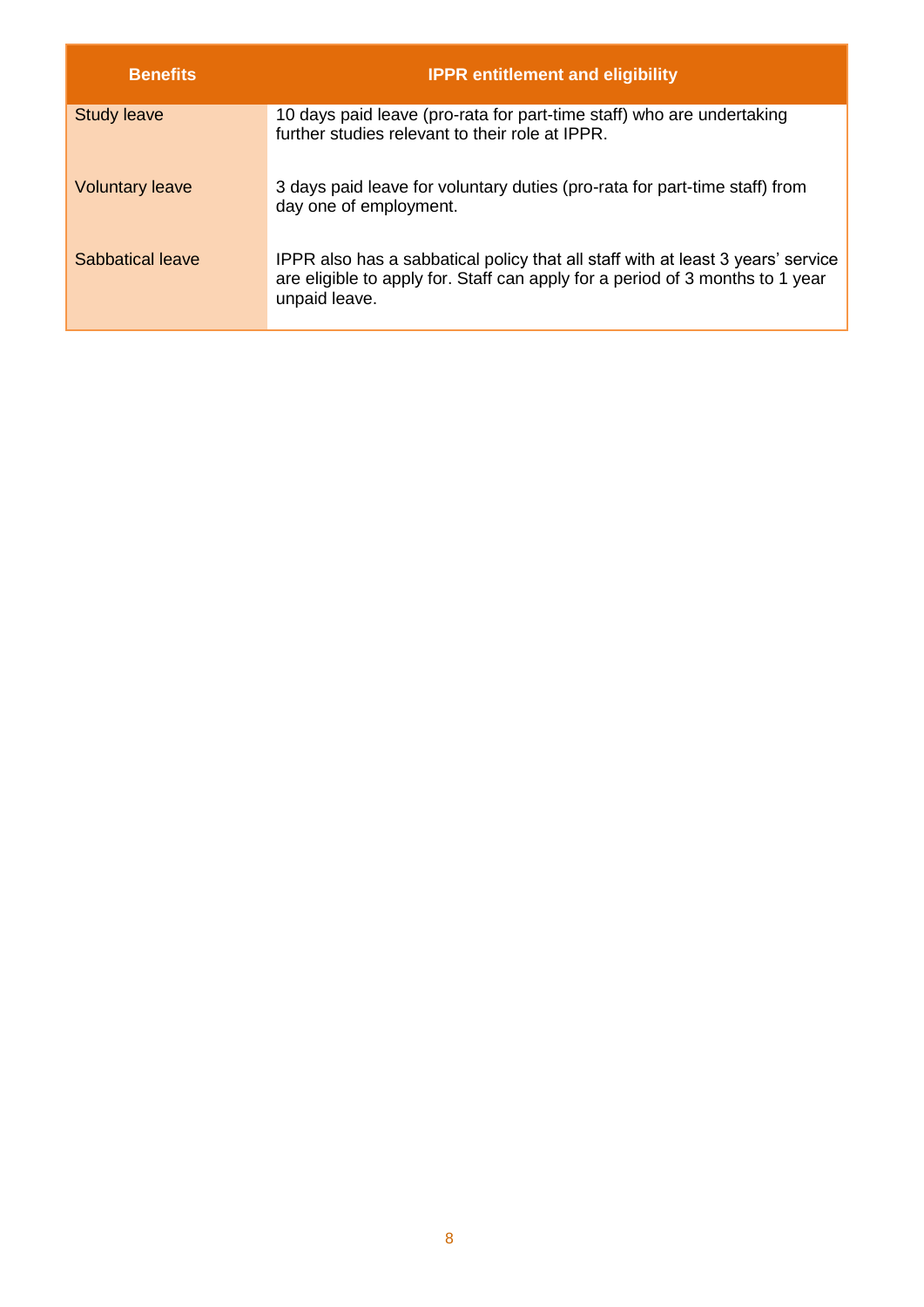# The recruitment process at IPPR

Please read the following carefully before completing your application form.

## **1. Selecting the best person for the job**

As part of IPPR's commitment to equal opportunities and diversity, all candidates are treated in exactly the same way throughout all aspects of the recruitment process.

It is vital that you take care in completing the application form as fully as possible. The information in it will guide us in considering whether you have the right skills and/or experience for the job. A CV will not be considered.

We cannot make assumptions about your experience or skills – please provide examples.

### **2. Job description and person specification**

The **job description** describes the duties of the job. It sets out the range of responsibilities and tasks.

The **person specification** describes the person we are looking for by outlining the abilities, skills and experience needed to do the job. We will be looking at your application form to see the extent to which you have the relevant skills and experience and thus how you fit the person specification.

You need to consider:

- **is the job description one you are interested in?**
- **do you think you have the skills and experience to apply for the vacancy?**
- **can you** *demonstrate* **that you have the necessary skills and experience?**

### **3. The application form**

### **Personal details**

Make sure that your contact details are clearly displayed. If you move house between sending in your form and being interviewed, please let us know as soon as possible.

All personal details will be removed prior to the selection process.

### **Education and training**

Give a list of formal and informal training. Formal training is training that is certified, e.g. a degree. Sometimes we ask for specific qualifications. You may need to provide information so that we can assess whether you meet the qualification requirements, e.g. relevant qualification for accountancy or research.

### **Present and previous employment**

Starting with your current or last employer, list all the employers you have worked for. Provide the job title and the period you worked for them. Briefly describe the main duties of the post.

This information may be used to assess whether you meet the experience required for the vacancy. Check that the dates are correct and in order (please account for gaps in employment).

### **Personal statement**

**This is the most important part of the form**. You have to make a case here for selection. Do not repeat your career history; use only the relevant parts, drawing out the skills you have developed.

It is usually a good idea to use extracts from the person specification as headings and answer them as questions. However, do not just repeat what we are asking for. You have to demonstrate how your experience matches the criteria.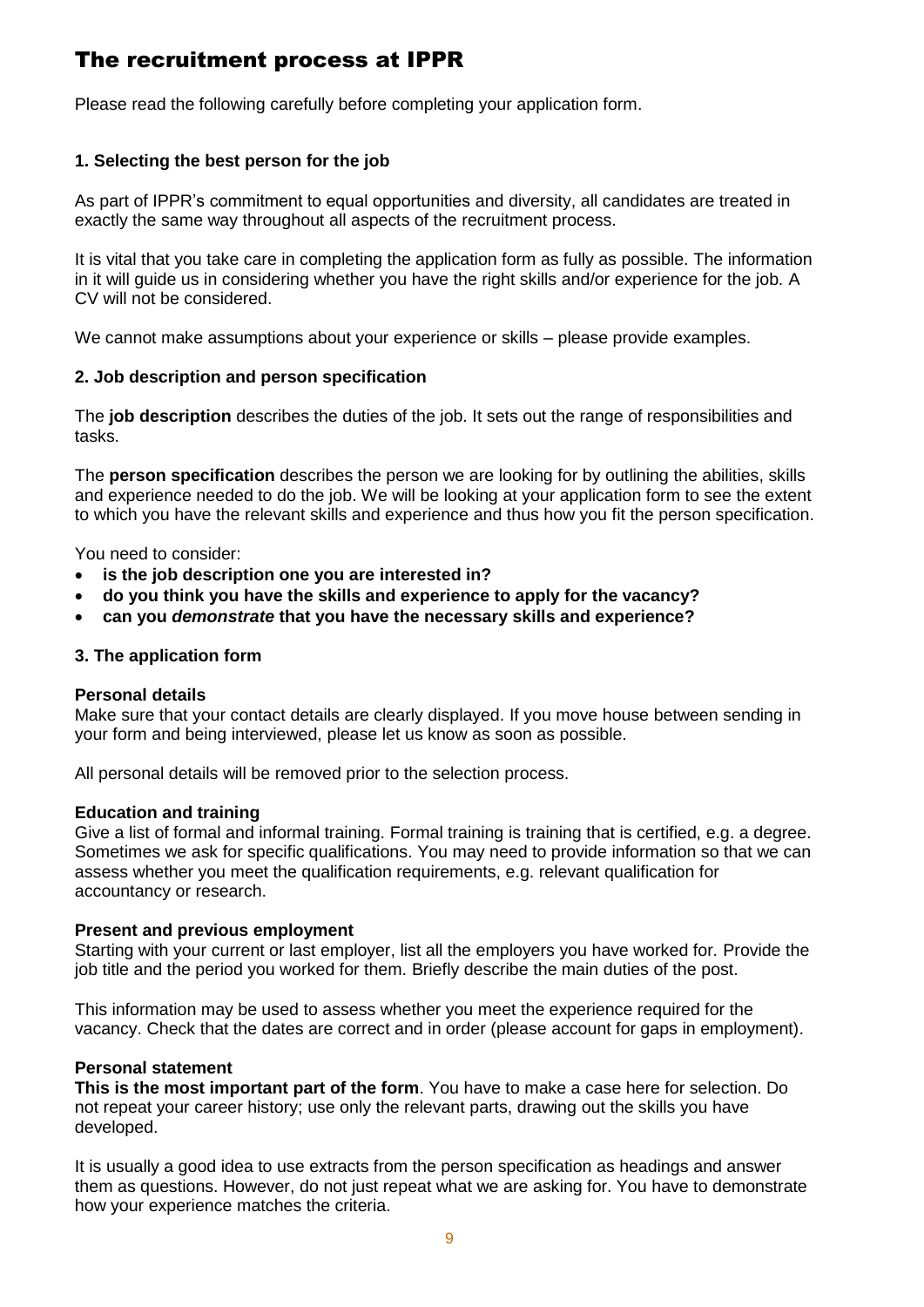In considering your experience, remember all your previous work and draw on this to demonstrate that you have the necessary skills.

Do not forget other relevant experience outside work that may contribute to meeting the person specification, such as community, voluntary, leisure and other interests. Describe any relevant skills this experience has helped you develop.

Remember, it is your skills and abilities relevant to this job that we are looking for. You do not have to write several pages in support of your application, but rather focus on ensuring you meet the essential criteria in the person specification.

#### **Legal and organisational requirements when filling in the application form**

**Rehabilitation of Offenders Act 1974:** You should not sign the application form without being clear about what you have to reveal about yourself. For instance, you do not need to disclose convictions that would be deemed as being spent under the Rehabilitation of Offenders Act 1974, or cautions, reprimands and final warnings that are over five years old, unless they are exempt from the Act. If you are not sure about what declarations to make, you should ring the Human Resources Officer at IPPR, who will give you confidential information about declarations (see application form).

**Referees:** At least one referee must be known to you in a work capacity, and should be given by the person who line managed you. If this is not possible you should clearly explain the relationship and the reason for giving another person as a referee.

#### **4. The interview**

All shortlisted candidates will be contacted by telephone, and the interview confirmed by letter or email. You will be informed of the time, location, and contact for the interview, as well as notice of any test or exercise you may be asked to do at the interview.

The recruitment and selection panel will be comprised of a minimum of three people, and will normally include the relevant line manager of the post. We will always try to ensure gender balance in the composition of the recruiting panel.

Applicants will be asked questions relating to the job description, person specification and application, and the panel will take notes during the course of the interview. This is part of the procedure to ensure that all applicants are treated equally, and to help us to make the right decision.

In preparation for the interview, take the opportunity to read through the job description, application form, and any other literature sent as part of the information pack, and be prepared to talk about your experience, giving examples that illustrate your ability to do particular parts of the job.

If you have any special requirements that would allow you to participate more fully in the interview, let Human Resources know when you are invited to interview.

#### **Feedback**

All unsuccessful candidates who have attended an interview will be contacted by telephone and will be offered constructive feedback; this can be useful for helping you in future interviews. Feedback should be a two-way process. It is important to use the information given to you positively. If possible, you should also give feedback on how the process felt for you.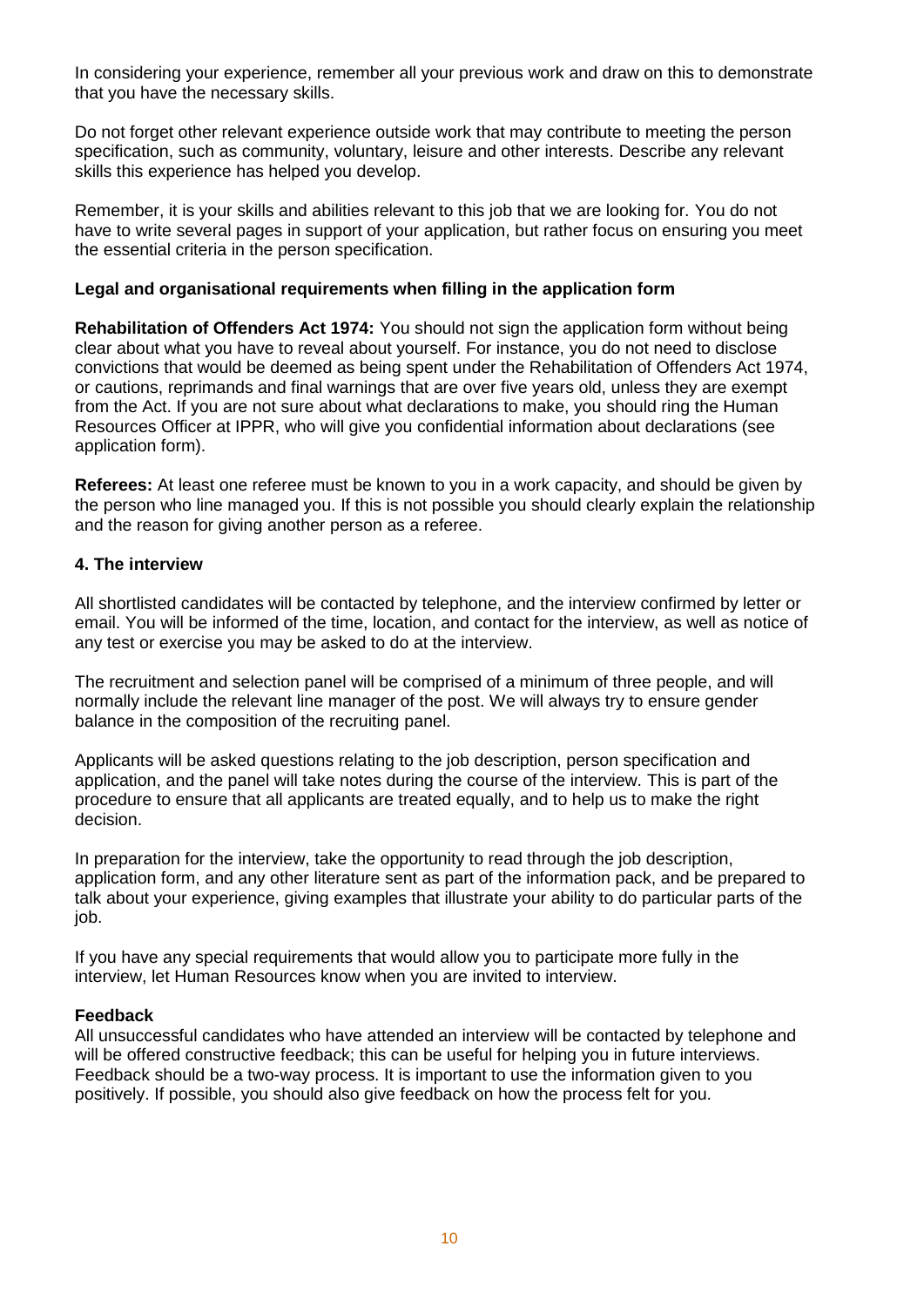### **IPPR information sheet for job applicants: Asylum and Immigration Act 2006 and Equality Act 2010**

The Asylum and Immigration Act 2006 makes it a criminal offence to employ a person who is not entitled to work in the UK. In order to comply with this, IPPR is obliged to ask **all prospective employees** to produce appropriate documentation listed in the Home Office regulations before we can make any offer to employment, including part-time, temporary, sessional or casual appointments.

In doing so, we emphasise that we do not discriminate against any applicant on the grounds of their race, nationality or ethnic origin and we will continue to uphold equal opportunities in recruitment and selection in line with the Equality Act 2010.

This is why we are informing all potential job applicants of this requirement right at the start of the recruitment process. We feel it is fair to alert all potential job applicants to this situation as soon as possible so that anyone who needs a document can make arrangements to get one well in advance.

To verify a job applicant's right to work in the UK, the employer is required to see, and keep a copy of either one document, or two documents in defined combinations, from either list A or list B.

List A documents are those that indicate that the holder is entitled to live and work in the UK indefinitely. List B documents indicate that the holder has restrictions on his or her right to work in the UK, usually in relation to the length of time he or she may continue to work legally.

Documents that are acceptable on their own from List A include:

- UK passports:
- European Economic Area (EEA) passports;
- EEA national identity cards;
- UK residence permits;
- a passport or other travel document endorsed to show that the holder is exempt from immigration control and is allowed to stay in the UK indefinitely; and
- a Biometric Immigration Document issued by the UK Border Agency indicating that the holder is allowed to stay in the UK indefinitely.

Documents that are acceptable in defined combinations from list A include an official document bearing the individual's name and permanent national insurance number, plus:

- a full birth certificate issued in the UK that specifies the name of at least one of the holder's parents; or
- a full adoption certificate issued in the UK that specifies the name of at least one of the holder's adoptive parents.

Documents that are acceptable on their own from List B include:

- a passport or other travel document endorsed to show that the holder is allowed to stay in the UK (for a limited period) and is allowed to do the type of work in question, provided that it does not require a work permit; and
- a Biometric Immigration Document issued by the UK Border Agency indicating that the holder is allowed to stay in the UK (but not indefinitely).

Documents that are acceptable in defined combinations from list B include:

 a work permit or other approval to take employment, issued by the Home Office or the UK Border Agency, plus: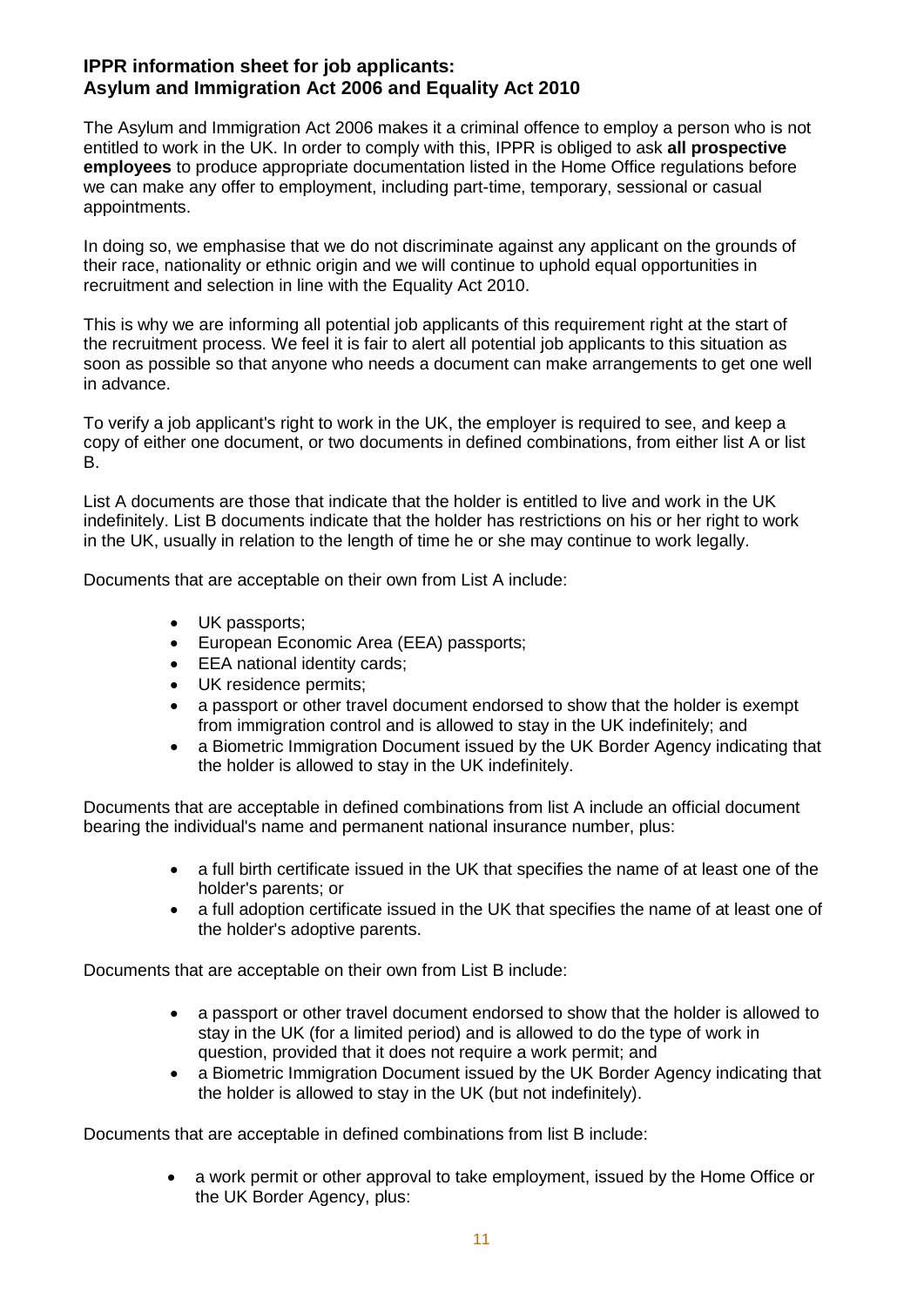- a passport that confirms that the applicant has permission to enter or remain in the UK and take the employment in question; or

- a letter from the Home Office confirming that the applicant has permission to enter or remain in the UK and take the employment in question; and

 certain other documents when produced in combination with an official document giving the person's name and permanent national insurance number.

Whatever document you produce, it should relate to you personally. A document that relates to your spouse, next of kin, guardian or any other person would *not* be acceptable under the Act.

You will need to produce a document on your first day at work. We will not be able to confirm employment until this documentation has been produced. You must produce an original document – photocopies are not acceptable under the Act.

Unfortunately IPPR is unable to sponsor applicants who do not already have permission to work in the UK.

If you have any further queries about these provisions, please do not hesitate to ask.